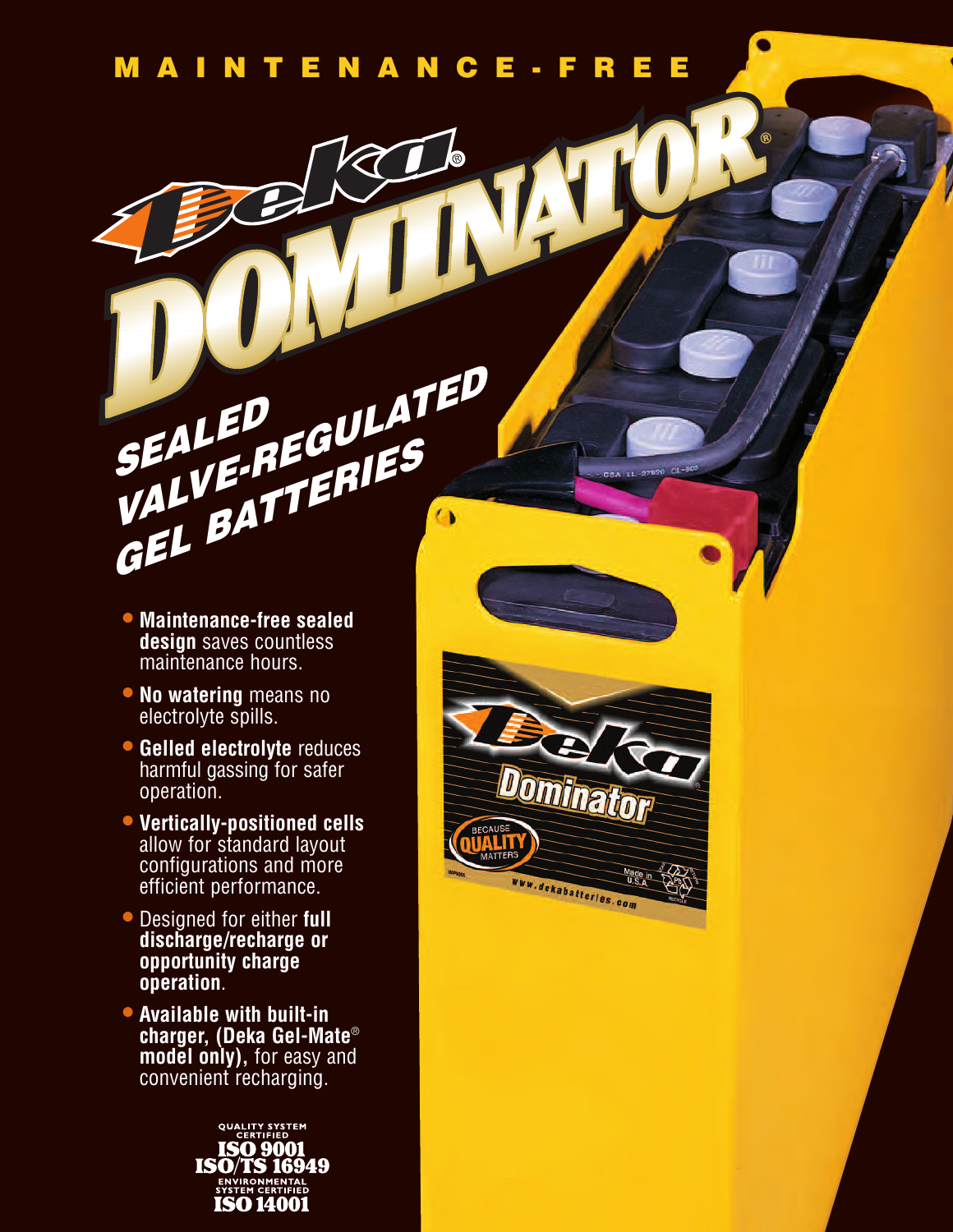## *The maintenance-free power you've always wanted...*

*DEKA* quality *DOMINATOR* and *GEL-MATE BATTERIES* never need watering, saving you countless routine maintenance hours. With proper care and charging, *DEKA DOMINATOR* and *GEL-MATE BATTERIES* provide your medium- and light-duty applications with reliable maintenance-free power. Full discharge and recharge or opportunity charging…the *DEKA DOMINATOR* delivers.\* Other manufacturers' batteries may be rated higher on paper, but *DEKA* actually meets its published rated capacities.

The secret is our specially formulated gelled electrolyte, which is designed to eliminate watering and extend battery life. The major cause of early failure in batteries is over- or under-watering. Gelled electrolyte uses an oxygen "recombination" technique to recombine water normally lost in a conventional "wet" battery. And *DEKA DOMINATOR* and *GEL-MATE BATTERIES* are spillproof, leakproof and won't suffer vibration damage.

The *DEKA DOMINATOR* and *GEL-MATE BATTERIES* have been designed specifically for gel sealed valveregulated, lead-acid operation, using unique grid designs, special alloys, dual-insulating separators, special element wraps, and proprietary manufacturing processes. *This is not a flooded design with gelled electrolyte*. We maximize



the benefits of gelled electrolyte while delivering the powered performance you need.





# *...from the company you've always trusted*

For over 60 years, the *DEKA* name has stood for the highest quality in lead-acid batteries, accessory products, service and support.

*\*The Dominator and Gel-Mate, in opportunity charging operation, will require a period of uninterrupted recharge to return the battery to full charge.*



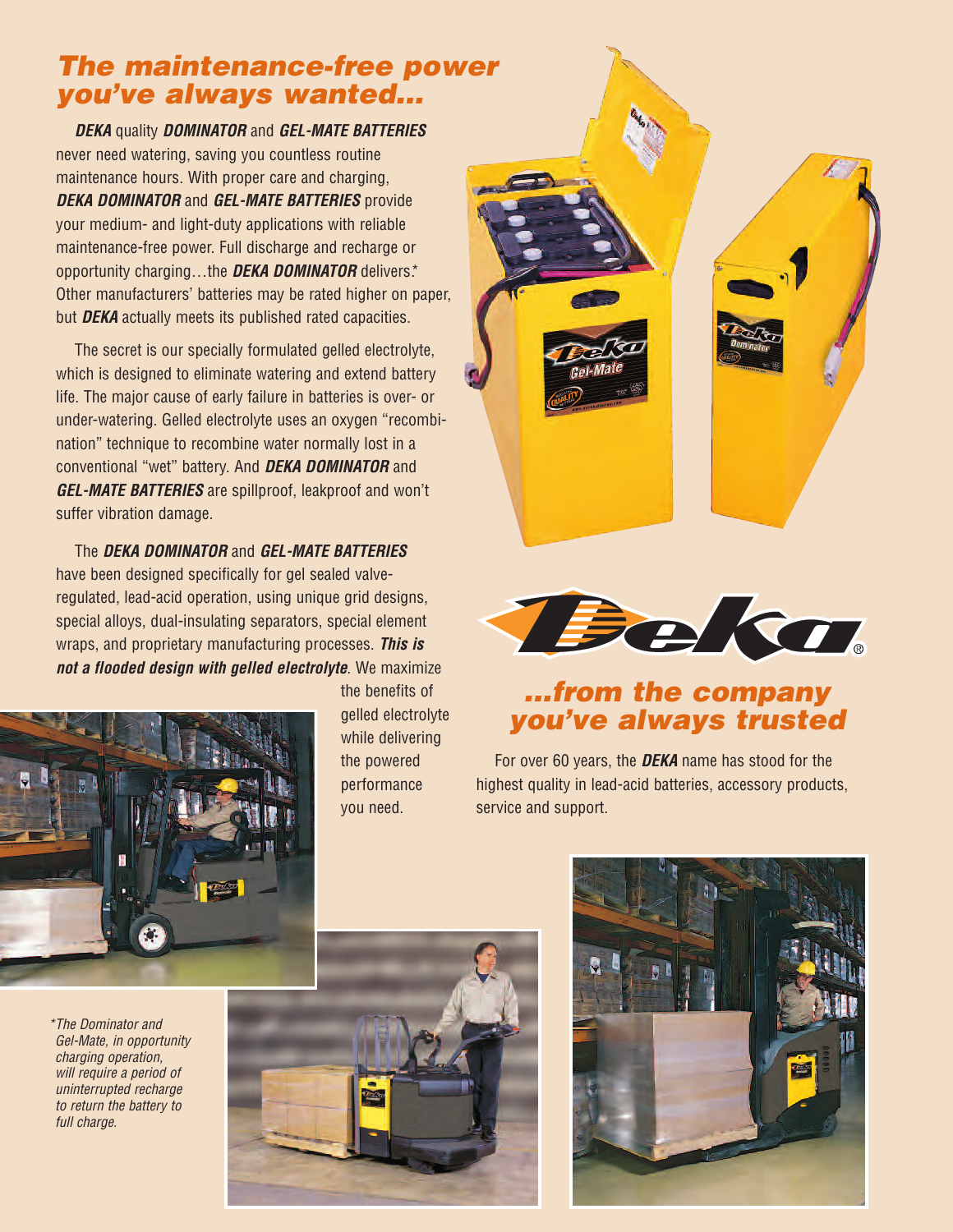We are recognized world-wide for our proven gel technology. At *DEKA*, we rigidly control all our manufacturing processes, right down to making the special valves required on our gel batteries. Our exclusive gel formula is mixed in a state-of-the-art computerized facility delivering superior product consistency. Such strict quality control standards give us the highest customer satisfaction rates in the industry.

#### *Why don't I have to add water to Deka Dominator and Gel-Mate batteries?*

*DEKA DOMINATOR* and *GEL-MATE BATTERIES* work on a recombination principle that causes internal cell gases to recombine during charging, forming water normally lost in flooded vented cells. Special *DEKA* manufactured cell

vents maintain proper levels of internal cell pressure to guarantee proper recombination so your battery continuously works at peak performance without "routine" maintenance.

### *Are Deka Dominator and Gel-Mate batteries safe?*

*DEKA DOMINATOR* and *GEL-MATE BATTERIES* are environmentally safer and cleaner than ordinary flooded batteries. The sealed design eliminates corrosive acid seepage and hydrogen gas emissions. And the gelled electrolyte makes these batteries spillproof and leakproof, saving you money and considerable aggravation from spilled acid, which can damage floors and trucks.





With *DEKA DOMINATOR* and *GEL-MATE BATTERIES*, you have no need for specially trained battery maintenance personnel, tools or equipment. You won't need specially vented charging areas or space to store battery maintenance equipment.

And unlike some other battery technologies, *DEKA DOMINATOR* and *GEL-MATE* lead-acid batteries are completely recyclable!

| <b>FEATURES</b>                                                                                         | <b>BENEFITS</b>                                                                                               |
|---------------------------------------------------------------------------------------------------------|---------------------------------------------------------------------------------------------------------------|
| • Maintenance-free sealed design.                                                                       | • Eliminates downtime for watering, special employee<br>training, and room for battery maintenance equipment. |
| • Gelled electrolyte engineered for safety.                                                             | • Is spillproof, leakproof and will not suffer vibration damage.                                              |
| • Sizes to fit class 1, 2 and 3 light-<br>to medium-duty equipment and low<br>profile AGV applications. | • Perfect for all types of lift trucks and AGVs used in<br>light- to medium-duty applications.                |
| • Lead-acid construction is<br>completely recyclable.                                                   | • No worries about improper disposal or clean-up fines.                                                       |
| • Will recharge fully after complete<br>discharge when properly charged. <sup>†</sup>                   | • Works all day, every day, without shortening battery life.                                                  |
| • Vertically-positioned cells.                                                                          | • Allows for standard layout configurations and<br>more efficient performance.                                |
| • Built-in charger. <sup>§</sup>                                                                        | • Makes charging easy and convenient.                                                                         |
| $\bullet$ Made in U.S.A.                                                                                | • Your assurance of quality.                                                                                  |

*† Dominator batteries must be charged using East Penn Manufacturing approved motive power chargers. § Applies to Gel-Mate only.*